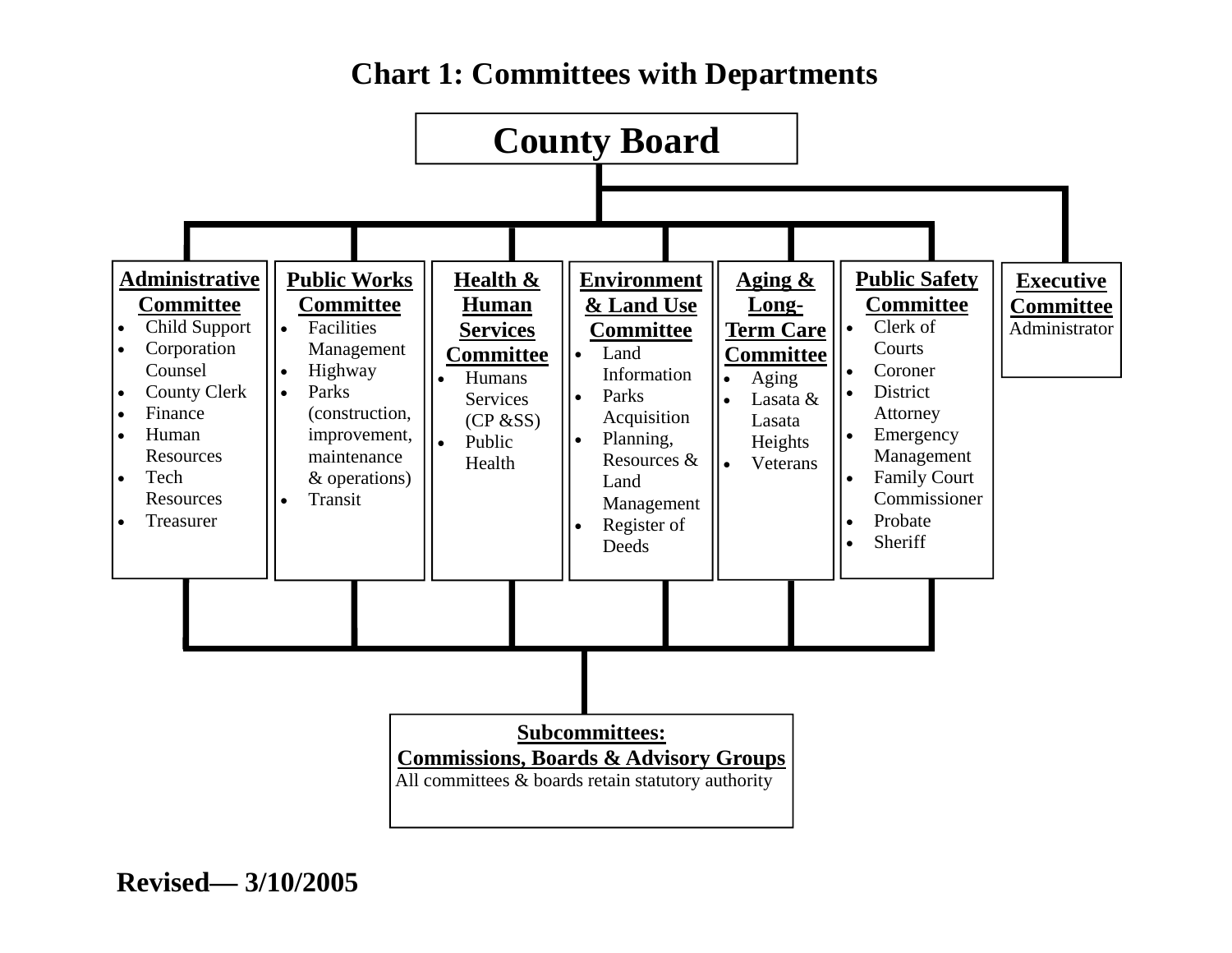

## **Chart 2: Committee Organizational Function**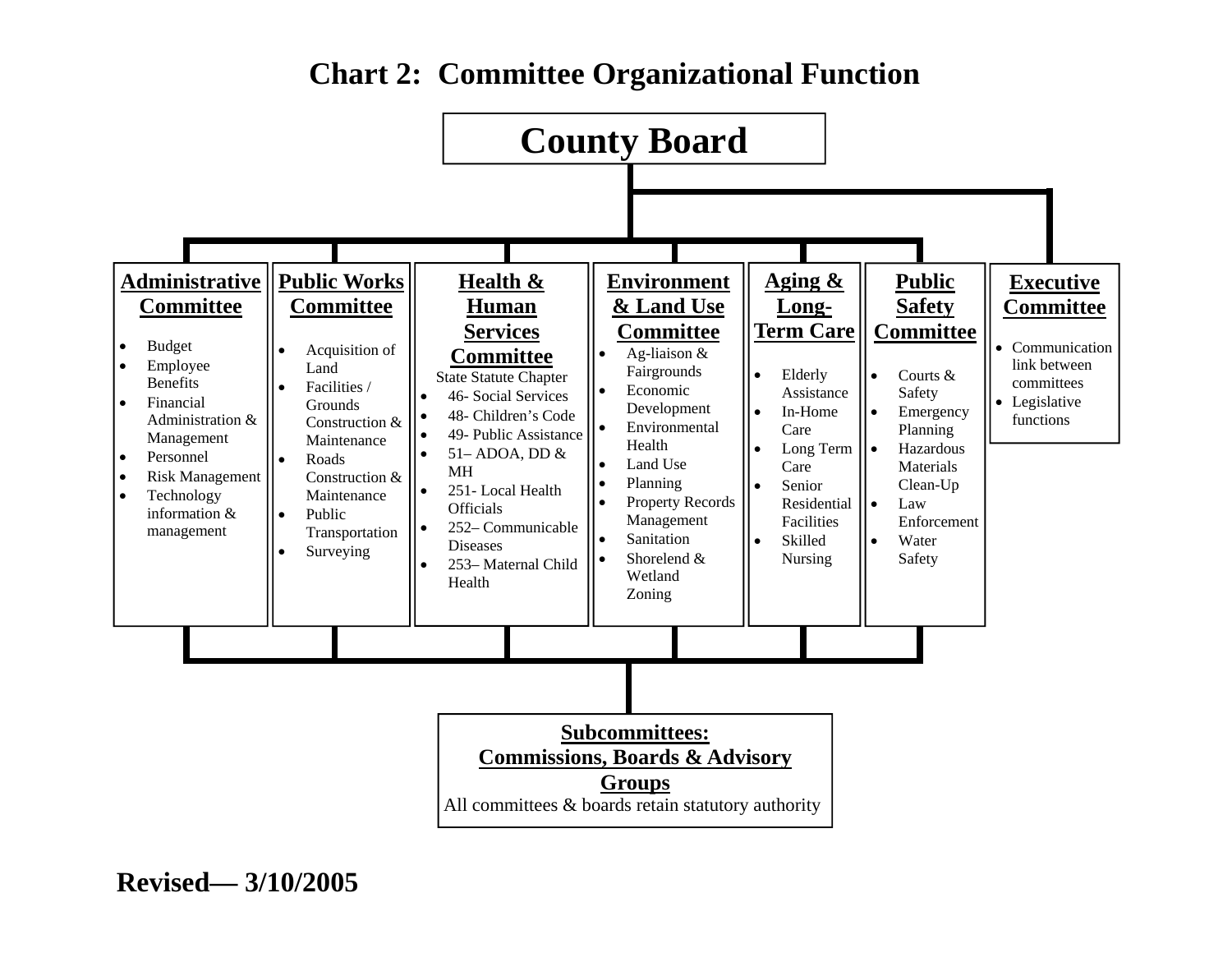

#### **Chart 3: Administrative Committee Organizational Function**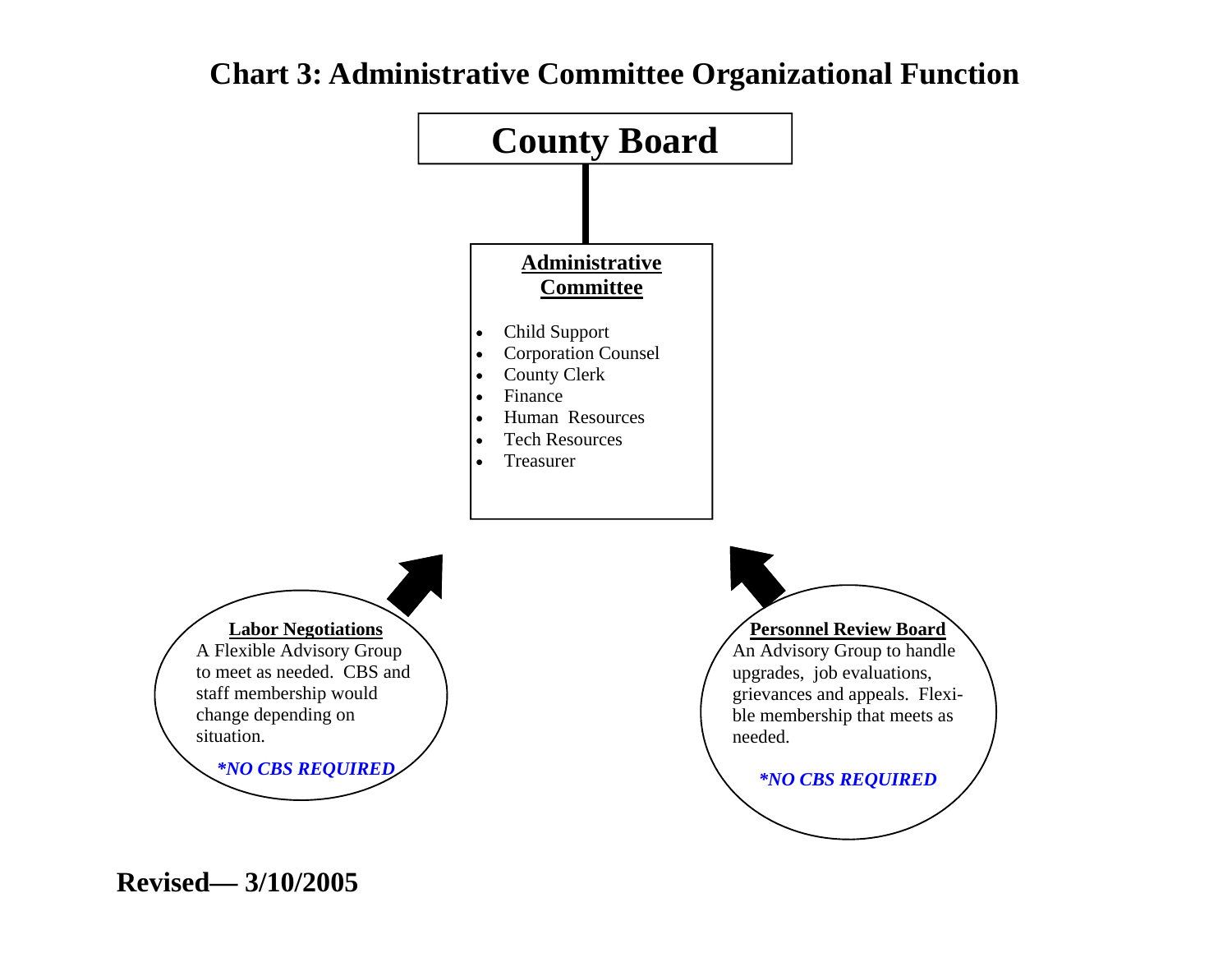# **Chart 4: Public Works Committee Organizational Function**

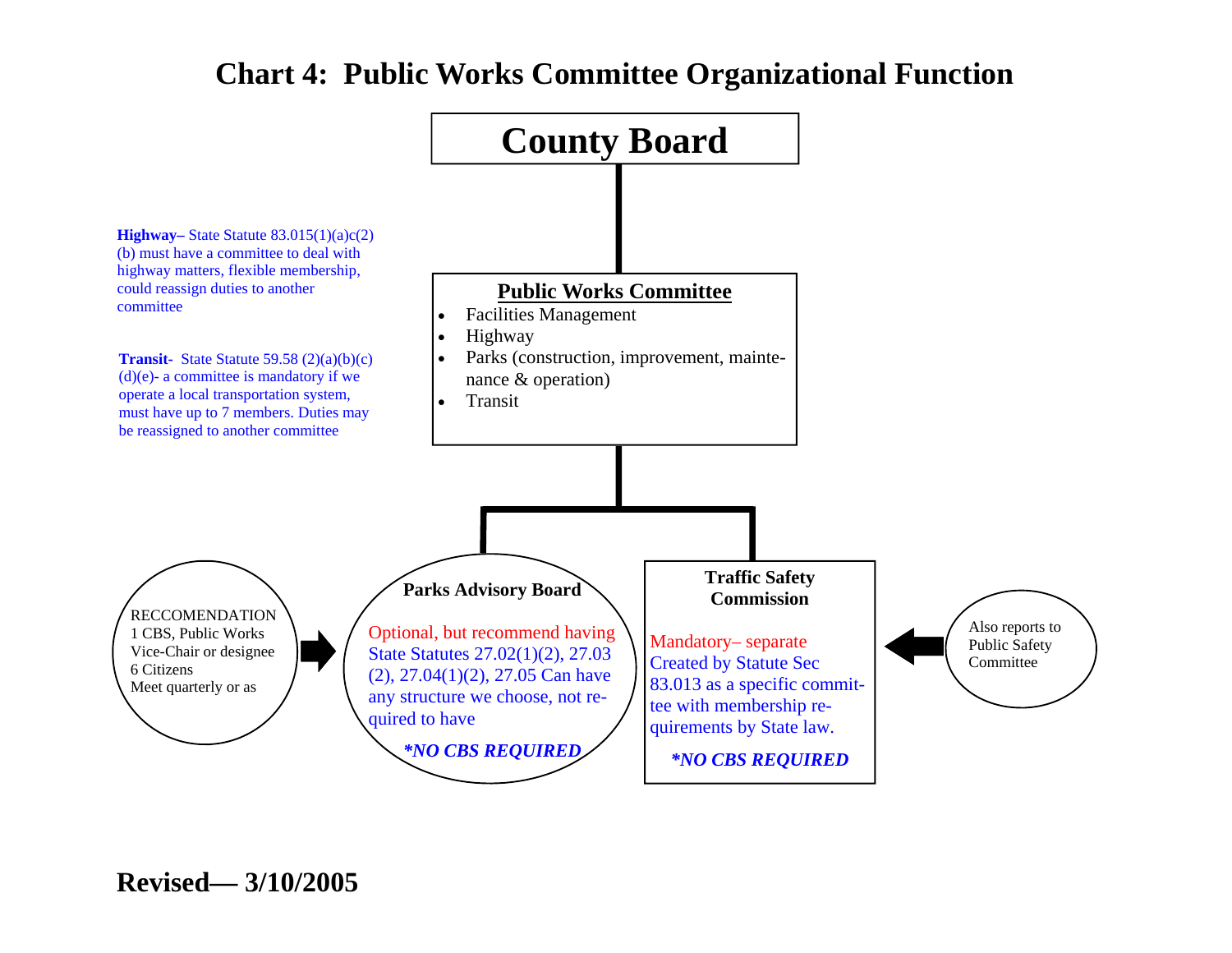#### **Chart 5: Health & Human Services Committee Organizational Function**

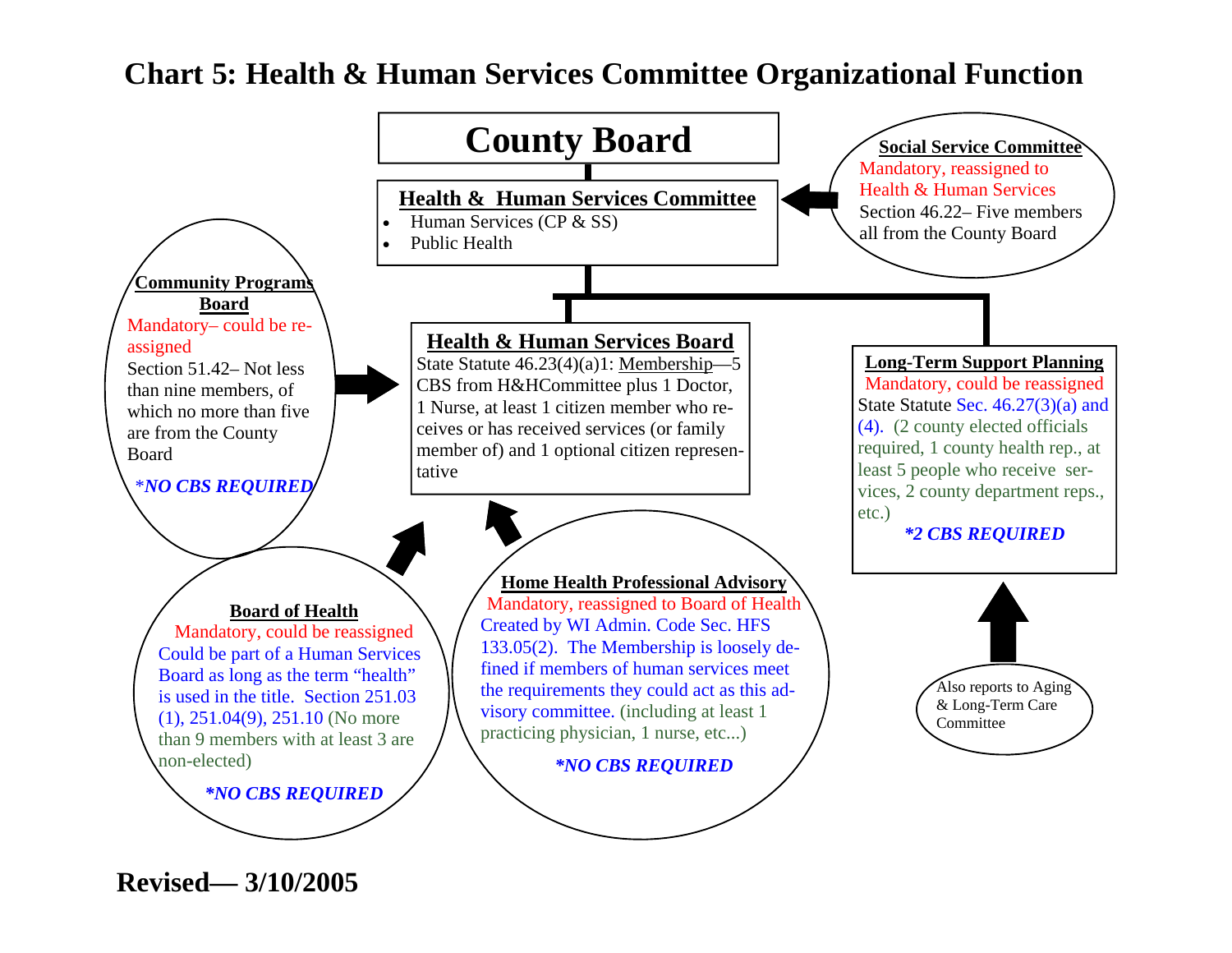# **Chart 6: Environment & Land Use Committee Organizational Function**

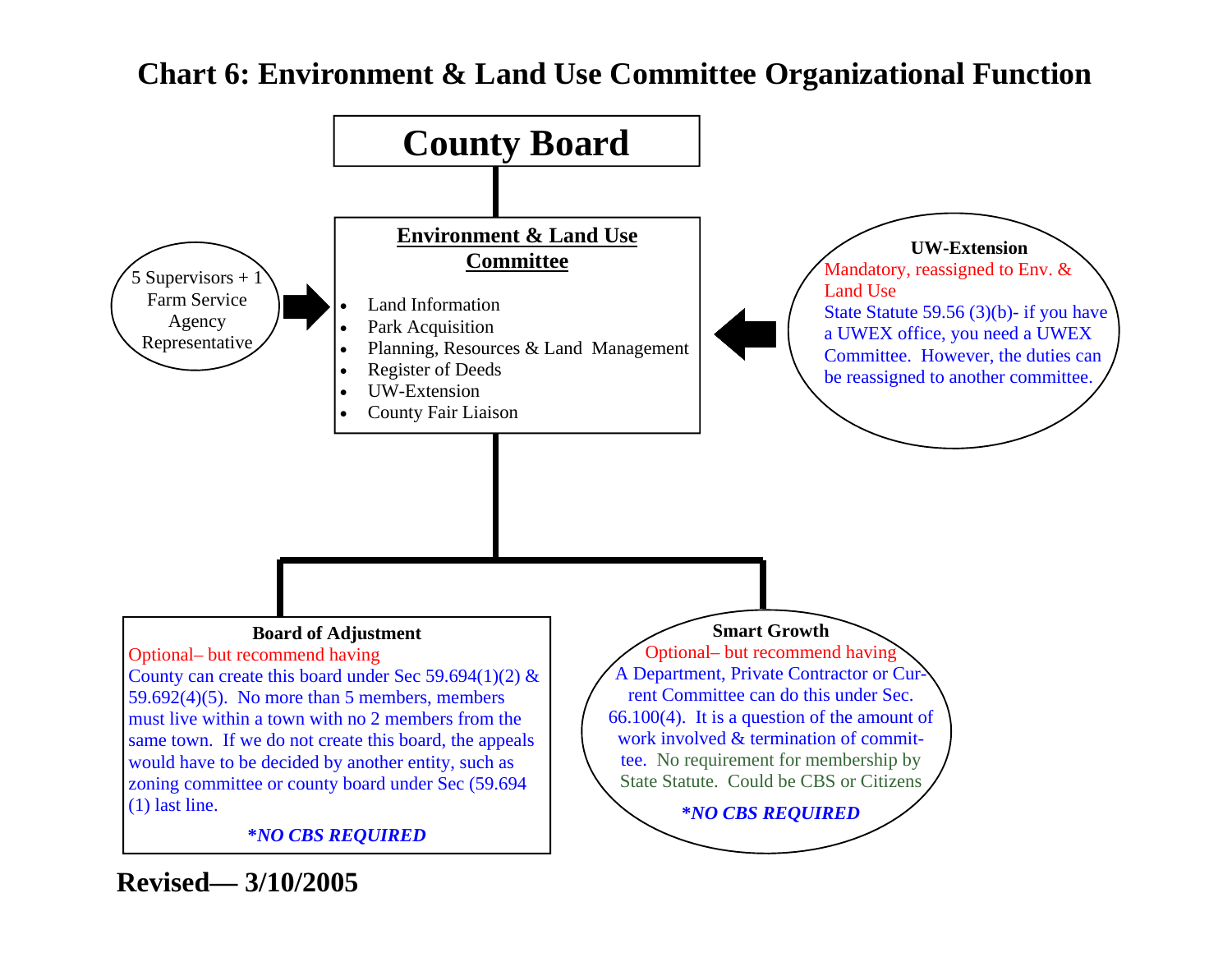# **Chart 7: Aging & Long Term Care Organizational Function**

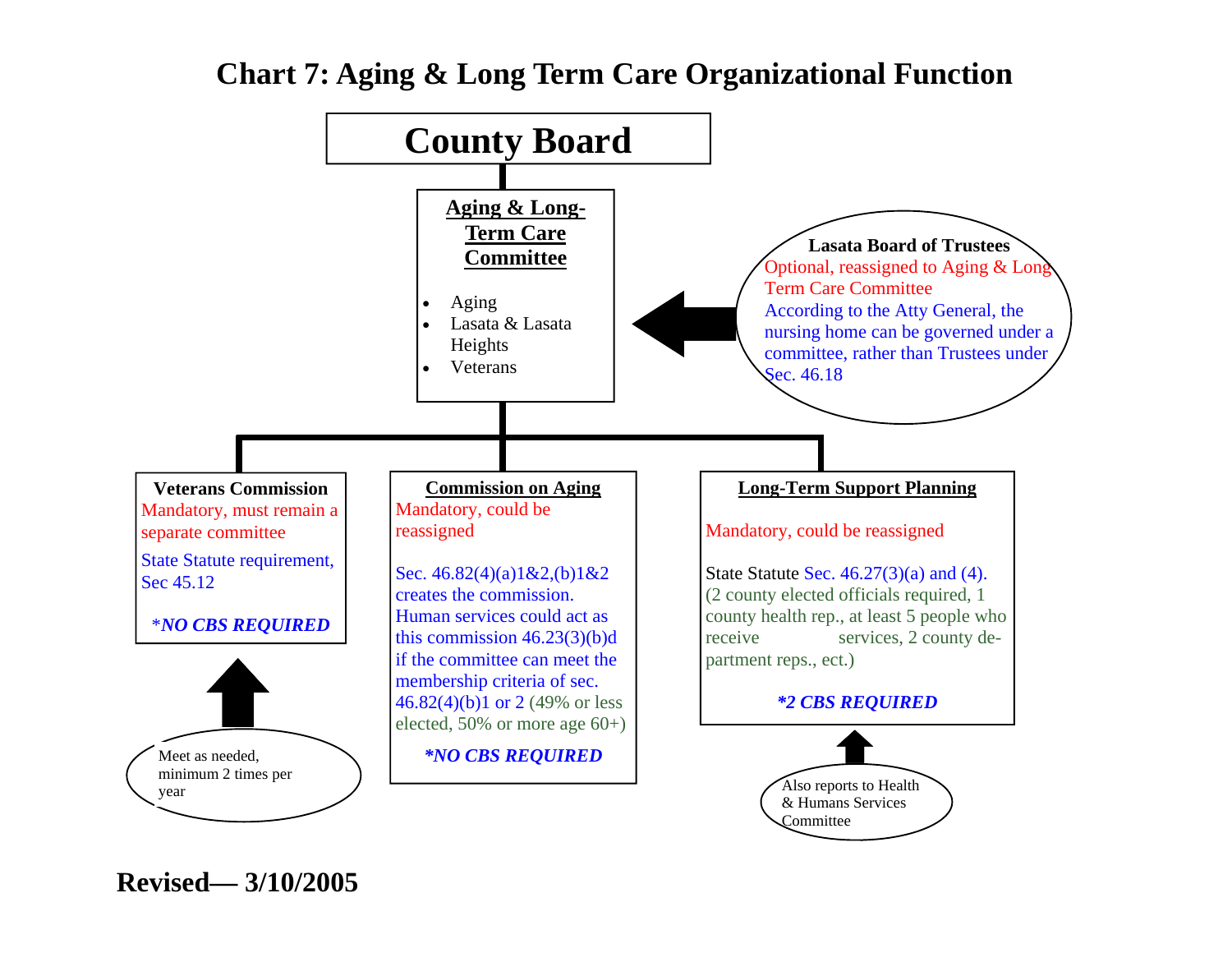# **Chart 8: Public Safety Committee Organizational Function**

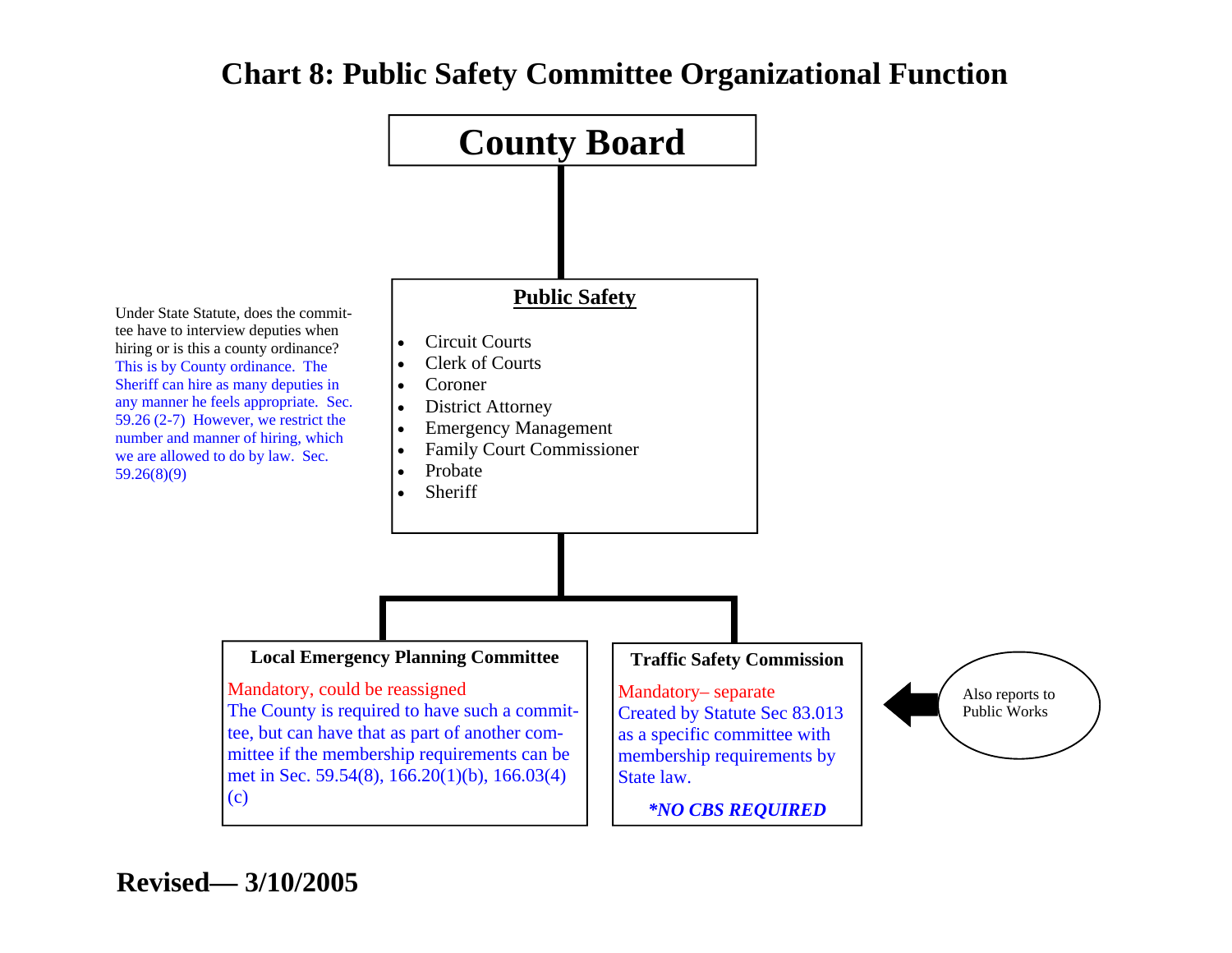# **Chart 9: Organizational Appointments**